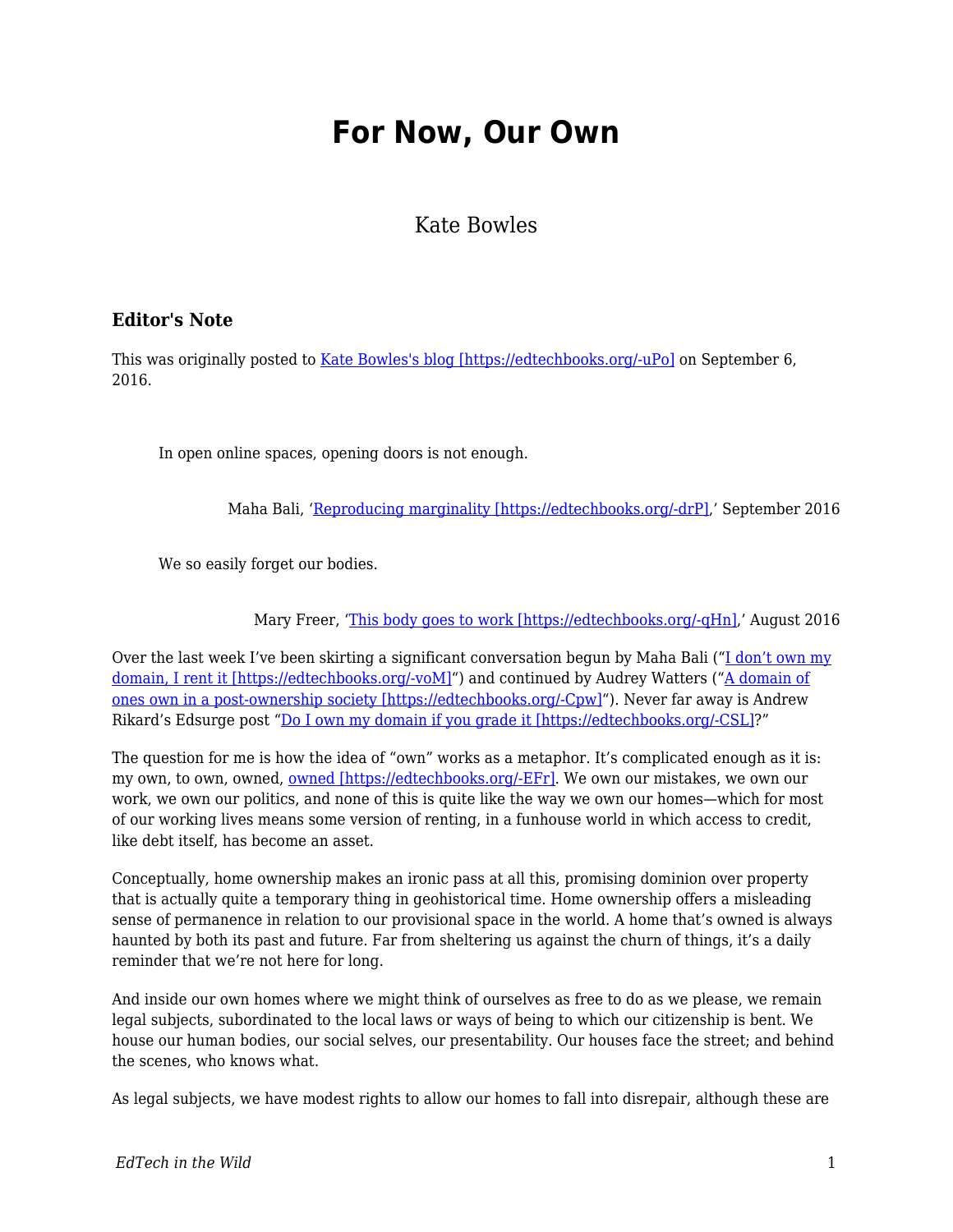limited by heritage considerations, public health and safety and so on. Zoning laws fence us in. Meanwhile there are all the social obligations of habitation to keep up: from the pragmatics of rent, rates, taxes, body corporate fees and utilities, to the labour of being a considerate neighbour, maintaining a yard, planting a tree that will outlive you. All this takes some skill, some literacy. No one really remembers how we learned to pay bills, or manage our garbage, but we do.

The implication that ownership of things is the beginning of practice of civic participation is something we both assume and overlook when we use ownership as a tech metaphor, without thinking ahead to use. It's as if the ownership of a domain becomes an end in itself. Domain names are fetishised, like novelty license plates. They're collectable and tradable, despite having no inherent functionality except to indicate an empty lot where something might be built, or a lot where something has been abandoned, that might be recaptured at a price for a new project. But achieving naming rights in the use of a domain doesn't come with the skills you need to know what to do next, how to build what people will find if they search at those coordinates.

This is where I've come to in the conversation about whether personal domain ownership is a useful or socially equitable project for higher education. Maha's post set off a deep and thoughtful exchange among some of higher education's most experienced and engaged champions of student and personal blogging. Really, go read through those comments, they're a model for the conversations we should have when we think about bringing tech innovation as a requirement into the lives of others.

As companion pieces, I read Maha's further post on [how things get paid for in Egypt](http://blog.mahabali.me/blog/just-for-fun/how-the-money-flows-or-not/) [\[https://edtechbooks.org/-ZVu\];](http://blog.mahabali.me/blog/just-for-fun/how-the-money-flows-or-not/) Audrey' post on [the impact of student debt on credit score](http://audreywatters.com/2016/09/04/credit-score) [\[https://edtechbooks.org/-jRj\];](http://audreywatters.com/2016/09/04/credit-score) and two articles by Tressie McMillan Cottom, on [the \\$20 principle](https://tressiemc.com/2016/08/30/the-20-principle/) [\[https://edtechbooks.org/-SSF\]](https://tressiemc.com/2016/08/30/the-20-principle/) and on [preferential student recruitment as reparations for slavery](http://www.vox.com/2016/9/2/12773110/georgetown-slavery-admission-reparations) [\[https://edtechbooks.org/-USS\]](http://www.vox.com/2016/9/2/12773110/georgetown-slavery-admission-reparations) (spoiler: it's not reparations.) Then I fell into [this exchange](https://twitter.com/KateMfD/status/772955899384037377) [\[https://edtechbooks.org/-KNh\]](https://twitter.com/KateMfD/status/772955899384037377) on Twitter about the critical importance of making small barriers to educational participation visible, kicked off by Robin deRosa reminding her students to bring a credit card and working laptop to class.

To lower these barriers while keeping them visible, which is very much Robin's project, we have to get much better at noticing them. We need to be scrupulous in attending to the assumptions that lie behind our metaphors, our proposals, our sense of being agents for change largely on the side of the good. We are teaching people with different life experience than our own–different educational capital, cultural capital, actual capital. I teach students for whom a missed shift at work may mean a lost job in a sinkhole local economy; a required online textbook with a digital key may prevent joining the class at all; a credit card may already be maxed or cut up; a laptop may be both so cheap and so broken that it's hard to see through the cracked screen. All of these are actual barriers to participation that actual students have discussed with me in the last four weeks.

And it's easy to say that we have policies or options for students who can't do what we expect, and measures to show that they are in a tiny minority; but in reality we rarely check what disadvantage and/or risk comes with our Plan B. We don't think nearly enough about students for whom the language of digital making is unfamiliar, or the demands of content generation are disempowering and demoralising. We don't adequately accommodate the students who have poor internet access, exhausted data plans, or have to do everything through a second hand phone.

So when we say that it's a good thing for students to own their domain, we need to ask what we mean by owning, and what we think home might be as a metaphor–especially given that the metaphor for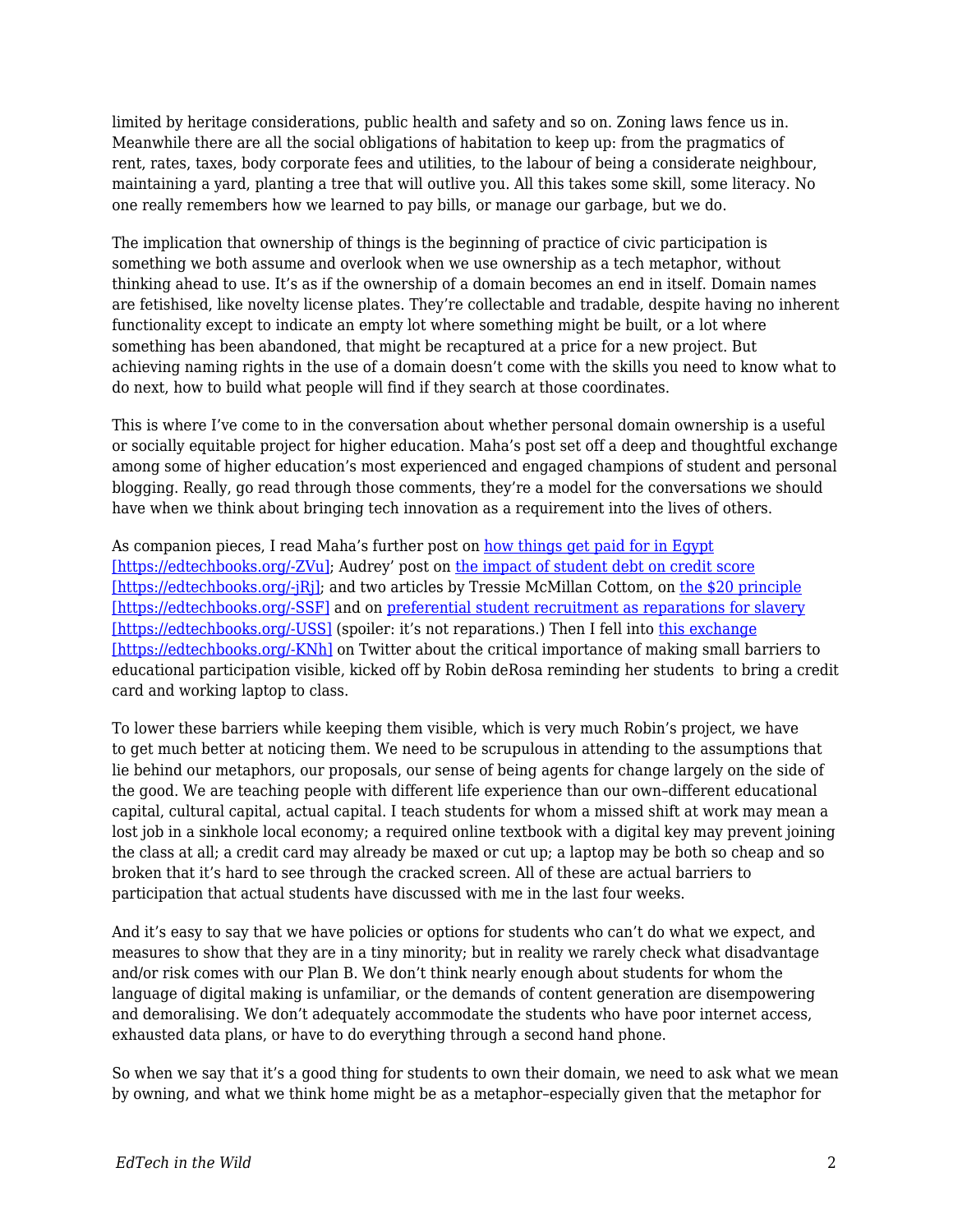our times is not home ownership, or even post-ownership; it's homelessness.

It's the global political scale of this homelessness, the mobility of whole populations for whom the modern projects of both nation and property have entirely fallen apart, that presses an anxiety of ownership on the rest of us. Having a home is more than a matter of shelter, it's the presentation of a certain kind of survivorship, assessed in cultural competence, the assertion of literacy, the visible privilege of know-how. And like home ownership, domain ownership is the practice of insiders, survivors, using the skills and languages that flex their cultural power by asking to be taken entirely for granted, not just in terms of what appears on the screen but increasingly in terms of the coding that lies beneath it.



[https://edtechbooks.org/-SJk]This weekend I walked past a house that I like. It's in a gentrifying Sydney neighbourhood, defying the trend. It's been taken over by an unpruned wisteria draped over its rotting balcony; curtains are never pulled back from its verandah doors. Who knows what's inside? Who lets their property, in Sydney of all places, fall into this unproductive, vegetative state? But now there's a notice stapled to the fence. Development is planned. The house will be demolished and replaced. There will be a plunge pool. This abandoned property will retake its place in the proper, and properly owned will become an asset to the whole neighbourhood in house price uplift.

Ownership can never be less of a public spectacle than this. Its whole point is to be knowable by others, to turn exclusivity of access and control towards a model of social order and a vision of security that will miraculously extend to all, including those who are most obviously excluded. Owning and gentrifying are inseparable economic forces. So when we talk about securing a domain of one's own, we're also talking about this privatising vision of the proper—and we're at risk of missing the fragile, important lesson that just as with homes, the security of ownership is always measured against the temporality of the bodies walking past.

**Note**: This blog is parked with [Reclaim Hosting, \[https://reclaimhosting.com\]](https://reclaimhosting.com) for whom my admiration is unreserved. None of the questions I'm asking here are a criticism of their model.